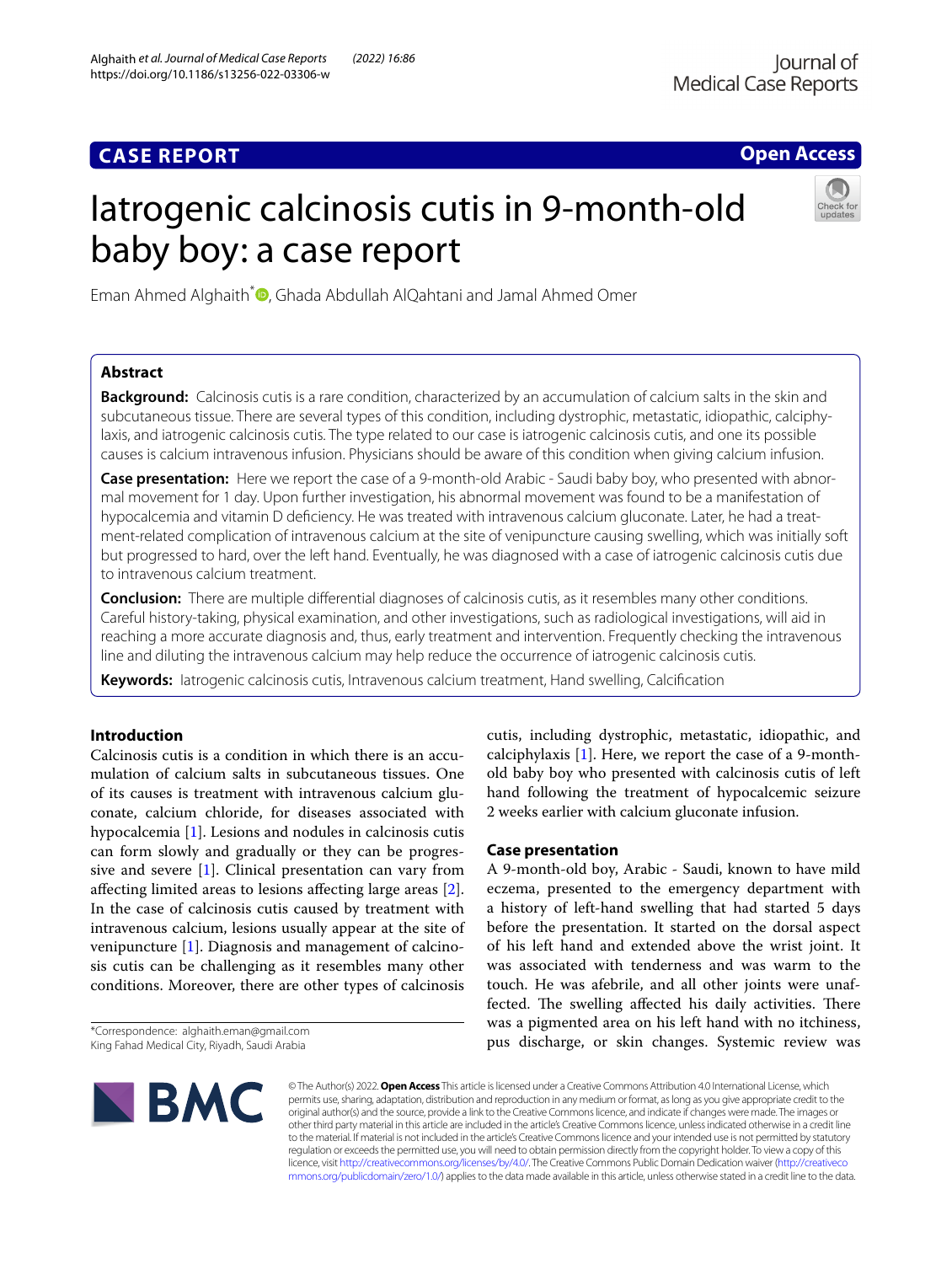unremarkable. His neonatal history was unremarkable with uneventful pregnancy. He has no family history of similar condition, no history of consanguinity between parents, and no previous history of congenital or metabolic diseases in the family. He was admitted 1 month before this presentation as a case of hypocalcemic seizure where he was treated with intravenous calcium gluconate on the same side as the swelling.

Local examination (Fig. [1\)](#page-1-0) showed a swollen left hand, mainly in the dorsal aspect, crossing the wrist joint, with bluish discoloration, redness, hotness, and tenderness, no fuctuation or skin changes or discharge, and restrictive hand motion with good and intact pulses.

Investigations were done, with hematology (complete blood count: white blood cells  $11.3 \times 10^9$ /L, hemoglobin 12.7 g/dL, platelets  $530 \times 10^9$ /L), inflammatory markers [erythrocyte sedimentation rate (ESR) 9 mm/ hour, C-reactive protein (CRP) 0.36 mg/L], and biochemistry (sodium 139 mmol/L, potassium 4.7 mmol/L, urea 1.5 mmol/L, creatinine 14 μmol/L, corrected calcium 2.5 mmol/L, phosphate 1.8 mmol/L, vitamin D 120.6 nmol/L) were all within normal range. A diagnosis of post-intravenous-line cellulitis was made, and he was admitted for clindamycin intravenous antibiotic treatment. Upon admission, left-hand ultrasound was done, and it was normal. The swelling started to subside slowly; he was discharged with oral Augmentin, to be followed up in the outpatient clinic in a week. On follow-up, he was doing well, with a normal bone profle and biochemistry. Examination of the hand (Fig. [1](#page-1-0)) revealed hard swelling over the dorsal aspect of the left hand with mild restriction of range of motion. X-ray was ordered during this visit.

X-ray (Figs. [2](#page-1-1) and [3\)](#page-1-2) showed calcifcation from the intravenous calcium given earlier. A diagnosis of iatrogenic calcinosis cutis was made. He was managed conservatively with multiple follow-ups, and a left-hand

<span id="page-1-0"></span>

LAT **Fig. 2** Subcutaneous calcifcation of the dorsal aspect of the left

<span id="page-1-1"></span>hand

<span id="page-1-2"></span>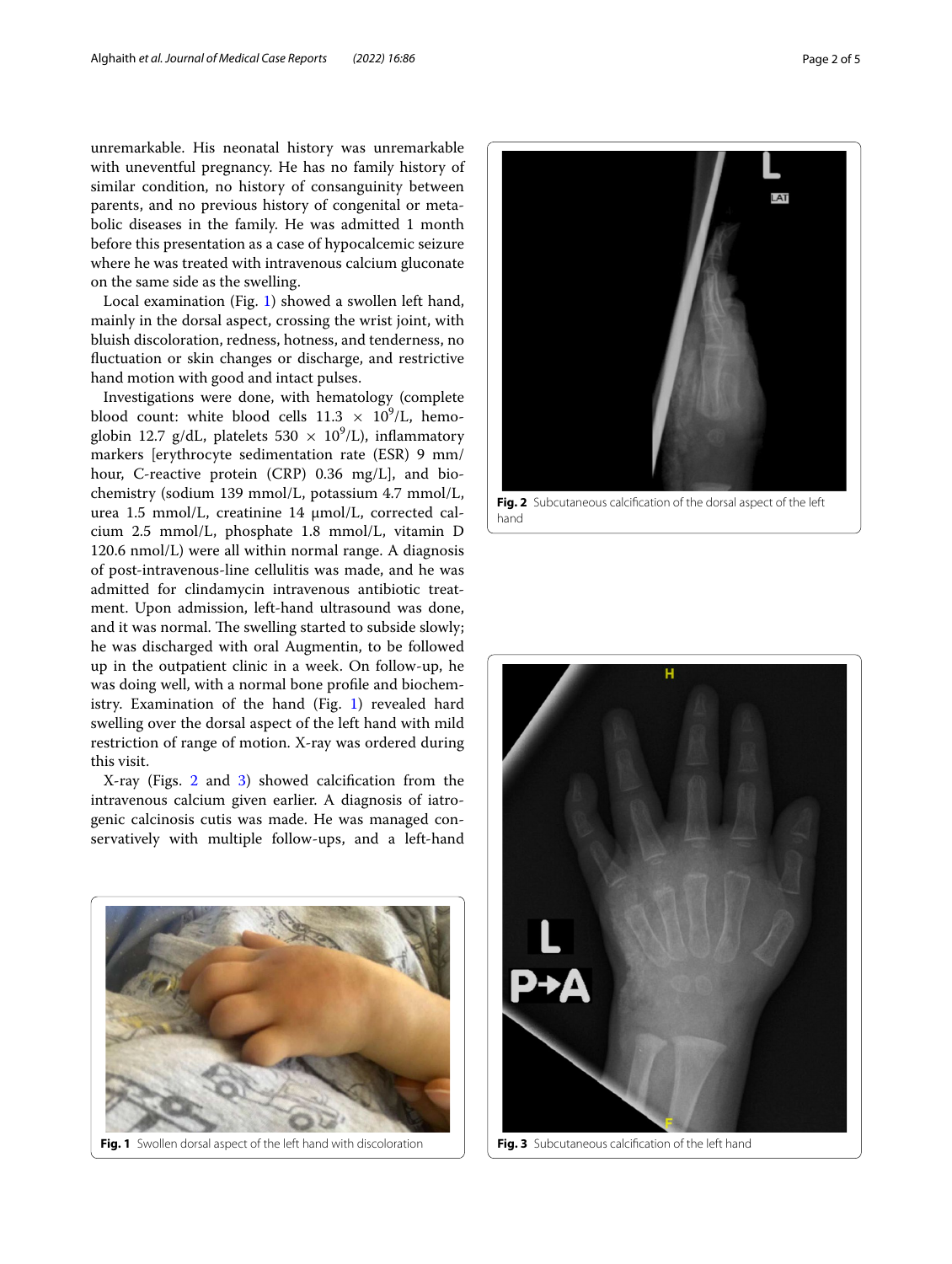X-ray was scheduled for after 2 months. Complete resolution of calcifcation happened within 2 months (Fig. [4\)](#page-2-0).

## **Discussion**

The clinical and radiological diagnosis of our case suggested calcinosis cutis of the hand following the treatment of hypocalcemic seizure with calcium gluconate infusion.

Extravasation of calcium gluconate is a complication that is not uncommon, resulting in soft tissue and skin inflammation  $[3]$  $[3]$ . There are many causes of calcinosis cutis, including trauma, tumor, connective tissue disease, and high phosphate or calcium level [[1\]](#page-4-0). On physical examination, bluish discoloration, redness, and mild restriction of the movement were noted in our case, which was initially thought to be cellulitis; however, the absence of fever warranted broadening the diferential diagnosis. Most cases of iatrogenic calcinosis cutis are associated with a recent history of hospital admission [\[4](#page-4-3)]. Sawke *et al*. report a case with a history of administration of intravenous calcium, after which the patient developed subcutaneous nodule in the cubital fossa [[4\]](#page-4-3). Pathophysiology of iatrogenic calcinosis cutis may be due to a transient increase in the concentration of calcium within the site of injection and associated tissue damage  $[4]$  $[4]$  $[4]$ .

This leads to the formation of insoluble calcium deposits within the area of calcium infusion [\[4](#page-4-3)].

This complication could be reduced by checking the intravenous-line site frequently, to identify the issue earlier [\[3](#page-4-2)]. Other causes of iatrogenic calcinosis can include but are not limited to tumor lysis syndrome or frequent heel sticks in newborns [[4\]](#page-4-3). Róbert *et al*. found that dystrophic calcinosis cutis was the most common type among other causes of calcinosis cutis, accounting for 70% of cases of calcinosis cutis. Autoimmune connective tissue disease was the leading cause of dystrophic type [[5\]](#page-4-4). Another form of calcifcation is calciphylaxis, which is a pinnacular arteriolar calcifcation and ischemic cutaneous necrosis. It is more common in end-stage renal disease and may accompany high calcium and phosphate levels. Unlike calcinosis cutis, it is a life-threatening condition as it is associated with luminal stenosis and thrombosis [[6\]](#page-4-5). Moreover, calcinosis cutis can develop in some rheumatological diseases, such as juvenile dermatomyositis and systemic sclerosis. When it appears with some rheumatologic diseases, it could be due to severity and delayed treatment of the disease or related to some genetic polymorphism  $[7, 8]$  $[7, 8]$  $[7, 8]$ . The exact type of calcinosis cutis should be accurately identifed for proper treatment and management [[4](#page-4-3)]. Diagnosis can be yield through fne-needle aspiration cytology, or imaging as in our case. Findings in fne-needle aspiration include whitish granular material  $[4]$  $[4]$ . It can be confirmed by applying hematoxylin and eosin or von Kossa silver stain to an alcohol-fxed smear in which it will show calcium

<span id="page-2-0"></span>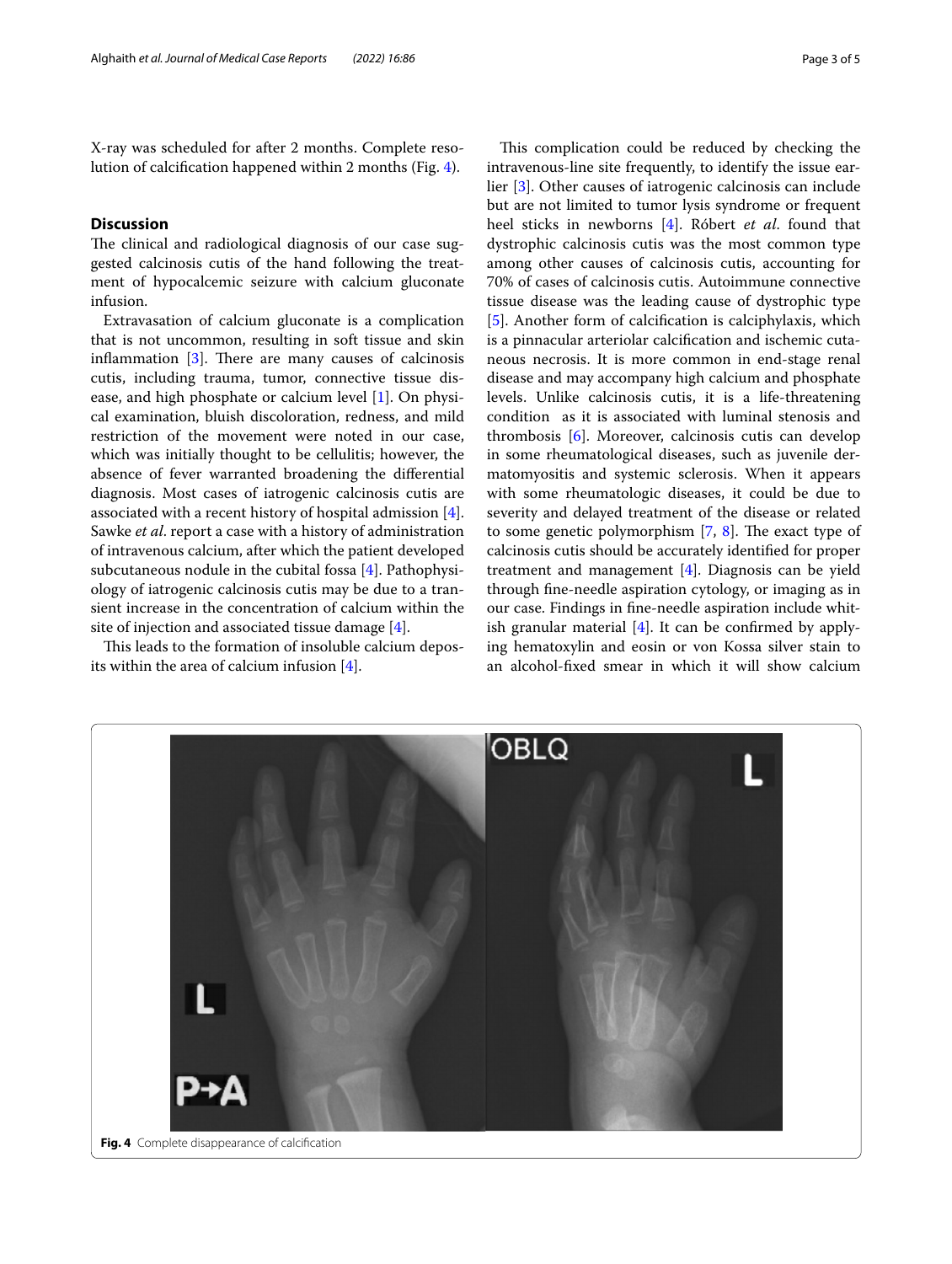deposits [\[1](#page-4-0), [4](#page-4-3)]. Radiologic fndings in plain radiograph may appear as multiple linear and stippled calcifcations subcutaneously [[7\]](#page-4-6), as well as increased reuptake in bone scan suggesting heterotrophic ossifcation or myositis ossificans  $[9]$  $[9]$ . The diagnosis is frequently mistaken for cellulitis, osteomyelitis, arthritis, abscess, periostitis, and thrombophlebitis [[10](#page-4-9)]. Diagnosis and management can be challenging; thus, it requires the collaboration of multiple health care providers to better achieve a good outcome and early management [\[1](#page-4-0)]. In a case report by Alsaif *et al.*, idiopathic unilateral calcinosis cutis was managed conservatively after excluding other potential causes for calcinosis cutis  $[2]$  $[2]$ . There was no change in the number of lesions nor a change in her health status in a follow-up [\[2](#page-4-1)]. In another case, an 11-year-old girl with osteogenic sarcoma developed iatrogenic calcinosis of the left wrist following treatment with calcium gluconate infusion and was managed conservatively, as in our reported case, with wound care only [\[11\]](#page-4-10). In contrast, one case of chronic hemodialysis developed iatrogenic calcinosis cutis following the administration of low molecular weight heparin (nadroparin calcium, Fraxiparin), and was successfully medically managed with sodium thiosulfate and aluminum hydroxide [\[12](#page-4-11)]. Another report concerns a 5‐year‐old boy with acute lymphoblastic leukemia who developed severe calcinosis cutis in the right forearm and hand, along with the left leg and foot after extravasation of calcium gluconate during treatment for tumor‐lysis syndrome after having hypocalcemia. Surgical debridement along with local wound care, hyperbaric oxygen therapy, and sodium thiosulfate infusion achieved complete healing of all lesions in 8 months with short discontinuation of chemotherapy [[13\]](#page-4-12). In another case, an infant with severe asphyxia and persistent pulmonary hypertension received intravenous calcium gluconate therapy for hypocalcemia. At 5 weeks of age, multiple frm and indurated areas were found in the subcutaneous tissues of her trunk, arms, legs, and face, particularly in skin folds. She was managed conservatively by removing all exogenous calcium sources, and she underwent close follow-ups [\[14](#page-4-13)]. Moreover, an 11-year-old girl, who developed calcinosis cutis of both elbows and buttocks following trauma, was managed successfully through surgical excision of the calcifed masses with no recurrence on follow-up [[9\]](#page-4-8). Multiple investigations should be conducted to discover the specifc cause of calcifcation in high-risk populations, such as assessments of parathyroid hormone, vitamin D, phosphate, calcium, and renal function to evaluate for chronic kidney disease [\[1](#page-4-0)]. An increase in serum calcium and phosphate following treatment with intravenous calcium places a patient at risk of iatrogenic calcinosis cutis [\[15](#page-4-14)]. Treatment options for calcinosis cutis include conservative, medical, and surgical management. Limited and small lesions are better treated with surgery, whereas those that are large and afecting generalized areas are good candidates for medical management [[1,](#page-4-0) [15\]](#page-4-14). A retrospective study discussed diferent treatments applied to patients with calcinosis cutis with underlying autoimmune connective tissue disease, including medical and surgical treatments. Surgical treatment of symptomatic lesions and medical treatment with a calcium channel blocker (diltiazem) were found to be effective in some patients  $[8]$ . There is still no definite treatment for calcinosis cutis as there is no drug proven to be efective in clinical trials; fortunately, the course of calcinosis cutis is benign, and the mainstay treatment is only supportive therapy and observation. All therapies proposed were derived from data generally reported in single cases and only small case series [[3\]](#page-4-2).

Our case was managed conservatively by discontinuing any exogenous calcium with close monitoring and follow-ups, including hand X-rays at each visit, as well as assessment of calcium, parathyroid hormone, phosphate, and vitamin D levels, which all turned out to be normal.

#### **Conclusion**

In conclusion, careful history-taking and examination are mandatory to achieving accurate diagnosis, by excluding other possible causes. Checking the intravenous-line site more frequently and considering dilution of the intravenous calcium may reduce the risk of extravasation and allow the issue to be recognized early, leading to a better outcome. Physicians should be aware of complications and side efects of any given treatment and have a high index of suspicion.

#### **Acknowledgements**

We acknowledge Dr. Jamal Ahmed Omer, for giving us this opportunity to participate in a case report with such an important topic as well as for his continuous support and guidance.

#### **Authors' contributions**

All authors of this case report conducted the literature search, and contributed to the case presentation formulation, discussion with its cited references, and conclusion. The study was supervised by JAO, Consultant of Pediatrics. All authors read and approved the fnal manuscript.

#### **Funding**

This research did not receive any specifc grant from funding agencies in the public, commercial, or not-for-proft sectors.

#### **Availability of supporting data**

The datasets supporting the conclusions of this article are included within the article with its cited references.

#### **Declarations**

#### **Ethics approval and consent to participate**

The patients' name and identifcation number will be protected and concealed.

IRB approval was obtained from Research Centre office in King Fahad Medical City Hospital, Riyadh, Saudi Arabia.